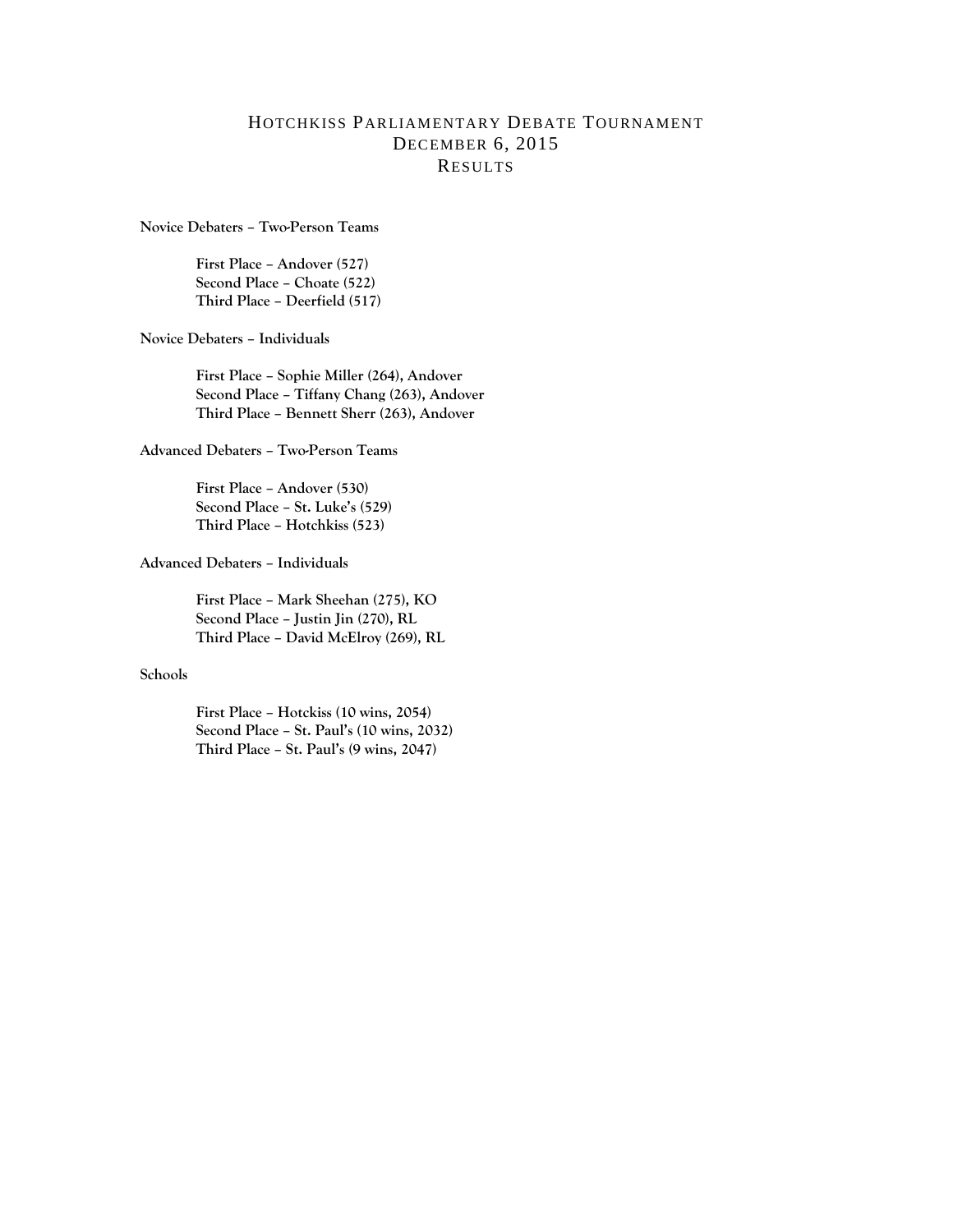|   | <b>SCHOOL</b>   |                |                            | <b>ROUND 1</b> |                |              |            | <b>ROUND 2</b>          |                  |            | <b>ROUND 3</b>          |              | SPEAKER     | SPEAKER                 | <b>TEAM</b>    | <b>TEAM</b> |
|---|-----------------|----------------|----------------------------|----------------|----------------|--------------|------------|-------------------------|------------------|------------|-------------------------|--------------|-------------|-------------------------|----------------|-------------|
|   |                 |                |                            |                |                |              |            |                         |                  |            |                         |              | total pts.  | <b>RIR total</b>        | <b>WINS</b>    | PTS.        |
|   | <b>ADVANCED</b> |                |                            | <b>PTS</b>     | <b>RIR</b>     | W/L          | <b>PTS</b> | <b>RIR</b>              | W/L              | <b>PTS</b> |                         | RIR W/L      |             |                         |                |             |
|   | <b>RESULTS</b>  |                |                            |                |                |              |            |                         |                  |            |                         |              |             |                         |                |             |
|   |                 |                |                            |                |                |              |            |                         |                  |            |                         |              |             |                         |                |             |
|   | 1BBN            |                | A Michael Goldfine         | 87             | $\overline{2}$ | $\mathbf{1}$ | 86         | $\mathbf{1}$            | $\mathbf{1}$     | 91         | $\overline{3}$          | $\mathbf 0$  | 264         | 6                       | $\overline{2}$ | 526         |
| 1 | <b>BBN</b>      | A              | Eli Berlin                 | 87             | $\mathbf{1}$   | $\mathbf{1}$ | 85         | $\overline{2}$          | $\mathbf{1}$     | 90         | $\overline{4}$          | 0            | 262         | $\overline{7}$          | $\overline{2}$ |             |
|   | <b>BBN</b>      | B              | Juliet Solit               | 86             | 3              | $\mathbf 1$  | 87         | $\overline{3}$          | $\mathbf{1}$     | 84         | $\overline{2}$          | 0            | 257         | 8                       | $\overline{2}$ | 517         |
|   | <b>BBN</b>      | B.             | Jacob Leder                | 88             | $\overline{2}$ | $\mathbf{1}$ | 89         | $\mathbf{1}$            | $\mathbf{1}$     | 83         | $\overline{4}$          | 0            | 260         | $\overline{7}$          | $\overline{2}$ |             |
|   |                 |                |                            |                |                |              |            |                         |                  |            |                         |              | 0           | 0                       | $\mathbf 0$    |             |
|   | $2$ <b>BBN</b>  | A              | Aaron Kaufer               | 85             | $\mathbf{1}$   | $\mathbf{1}$ | 83         | $\overline{2}$          | $\mathbf{1}$     | 85         | $\overline{\mathbf{4}}$ | 0            | 253         | $\overline{7}$          | $\overline{2}$ | 512         |
|   | <b>BBN</b>      | A              | lan McJohn                 | 84             | $\overline{2}$ | $\mathbf{1}$ | 87         | $\mathbf{1}$            | $\mathbf{1}$     | 88         | $\mathbf{1}$            | 0            | 259         | $\overline{\mathbf{4}}$ | $\overline{2}$ |             |
| 2 | <b>BBN</b>      | B              | Charlie Heveren            | 81             | $\overline{4}$ | $\mathbf 0$  | 87         | $\overline{4}$          | $\mathbf 0$      | 87         | $\overline{2}$          | 0            | 255         | 10                      | $\mathbf 0$    | 510         |
|   | $2$ <b>BBN</b>  | B.             | Jacob Licht                | 82             | $\overline{3}$ | $\mathbf 0$  | 87         | $\overline{3}$          | $\overline{0}$   | 86         | $\overline{a}$          | 0            | 255         | 10                      | $\mathbf 0$    |             |
|   |                 |                |                            |                |                |              |            |                         |                  |            |                         |              | 0           | 0                       | $\mathbf 0$    |             |
|   | 3 Choate        | A              | Leland Ben                 | 84             | $\overline{2}$ | $\mathbf{1}$ | 85         | $\overline{2}$          | $\boldsymbol{0}$ | 83         | $\overline{2}$          | $\mathbf{1}$ | 252         | 6                       | $\overline{2}$ | 504         |
|   | 3 Choate        |                | A Joseph Squilaro          | 85             | $\mathbf{1}$   | $\mathbf{1}$ | 83         | $\overline{4}$          | $\mathbf 0$      | 84         | $\mathbf 1$             | $\mathbf{1}$ | 252         | 6                       | $\overline{2}$ |             |
| 3 | Choate          | B              | <b>Christopher Moeckel</b> | 82             | $\overline{3}$ | $\mathbf{0}$ | 87         | $\overline{\mathbf{3}}$ | $\mathbf{1}$     | 82         | $\mathbf{1}$            | $\mathbf{1}$ | 251         | $\overline{7}$          | $\overline{2}$ | 500         |
|   | 3 Choate        | B              | Cecilia Zhou               | 80             | 4              | 0            | 88         | $\mathbf{1}$            | $\mathbf{1}$     | 81         | $\overline{2}$          | $\mathbf{1}$ | 249         | $\overline{7}$          | $\overline{2}$ |             |
|   |                 |                |                            |                |                |              |            |                         |                  |            |                         |              | $\mathbf 0$ | $\overline{0}$          | $\mathbf 0$    |             |
|   | 4 Choate        |                | A Ethan DellaRocca         | 85             | $\mathbf{1}$   | $\mathbf{1}$ | 87         | $\overline{2}$          | $\mathbf 0$      | 84         | $\mathbf{1}$            | $\mathbf{1}$ | 256         | 4                       | $\overline{2}$ | 510         |
|   | 4 Choate        |                | A Anselm K-B               | 84             | $\overline{2}$ | $\mathbf{1}$ | 87         | $\overline{3}$          | $\overline{0}$   | 83         | $\overline{2}$          | $\mathbf{1}$ | 254         | $\overline{7}$          | $\overline{2}$ |             |
|   | 4 Choate        | B              | <b>Mohammed Memfis</b>     | 84             | 3              | $\mathbf 0$  | 83         | $\overline{4}$          | $\boldsymbol{0}$ | 91         | 3                       | $\mathbf{1}$ | 258         | 10                      | $\mathbf{1}$   | 516         |
|   | 4 Choate        |                | <b>B</b> Audrey Sze        | 83             | $\overline{4}$ | $\Omega$     | 83         | 3                       | $\overline{0}$   | 92         | $\overline{2}$          | $\mathbf{1}$ | 258         | 9                       | $\mathbf 1$    |             |
|   |                 |                |                            |                |                |              |            |                         |                  |            |                         |              | $\mathbf 0$ | 0                       | $\mathbf 0$    |             |
|   | 5 Deerfield     | $\overline{A}$ | Lily Horowitch             | 83             | $\overline{3}$ | $\mathbf 0$  | 82         | $\overline{\mathbf{3}}$ | $\mathbf{1}$     | 86         | $\mathbf{1}$            | $\mathbf{1}$ | 251         | $\overline{7}$          | $\overline{2}$ | 500         |
|   | 5 Deerfield     | $\overline{A}$ | <b>Thomas Song</b>         | 82             | 4              | $\mathbf 0$  | 83         | $\mathbf{1}$            | $\mathbf{1}$     | 84         | $\overline{2}$          | $\mathbf{1}$ | 249         | $\overline{7}$          | $\overline{2}$ |             |
|   | 5 Deerfield     | B              | Gillian O'Connor           | 82             | $\overline{3}$ | $\mathbf{0}$ | 84         | $\overline{\mathbf{3}}$ | $\mathbf 0$      | 87         | $\overline{\mathbf{4}}$ | 0            | 253         | 10                      | $\mathbf 0$    | 505         |
|   | 5 Deerfield     | B.             | Madisen Seigel             | 81             | $\overline{4}$ | $\mathbf 0$  | 83         | $\overline{4}$          | $\overline{0}$   | 88         | 3                       | 0            | 252         | 11                      | $\mathbf 0$    |             |
|   |                 |                |                            |                |                |              |            |                         |                  |            |                         |              | 0           | $\mathbf 0$             | $\mathbf 0$    |             |
|   | 6 Deerfield     |                | A Lily Beaubien            | 78             | $\overline{4}$ | $\mathbf 0$  | 79         | $\overline{4}$          | $\boldsymbol{0}$ | 80         | $\pmb{4}$               | 0            | 237         | 12                      | $\mathbf 0$    | 485         |
|   | 6Deerfield      |                | A Ashley Wang              | 80             | $\overline{3}$ | $\mathbf{0}$ | 85         | $\mathbf{1}$            | $\overline{0}$   | 83         | $\overline{2}$          | 0            | 248         | 6                       | $\mathbf 0$    |             |
|   | 6 Deerfield     | B              | Sarah Du                   | 82             | 4              | $\mathbf 0$  | 83         | $\pmb{4}$               | $\mathbf 0$      | 88         | $\overline{2}$          | $\mathbf 0$  | 253         | 10                      | $\mathbf 0$    | 507         |
|   | 6 Deerfield     | B              | Lucasz Cegla               | 84             | 3              | $\mathbf 0$  | 83         | $\overline{4}$          | $\mathbf 0$      | 87         | 3                       | 0            | 254         | 10                      | $\mathbf 0$    |             |
|   |                 |                |                            |                |                |              |            |                         |                  |            |                         |              | 0           | $\mathbf 0$             | $\mathbf 0$    |             |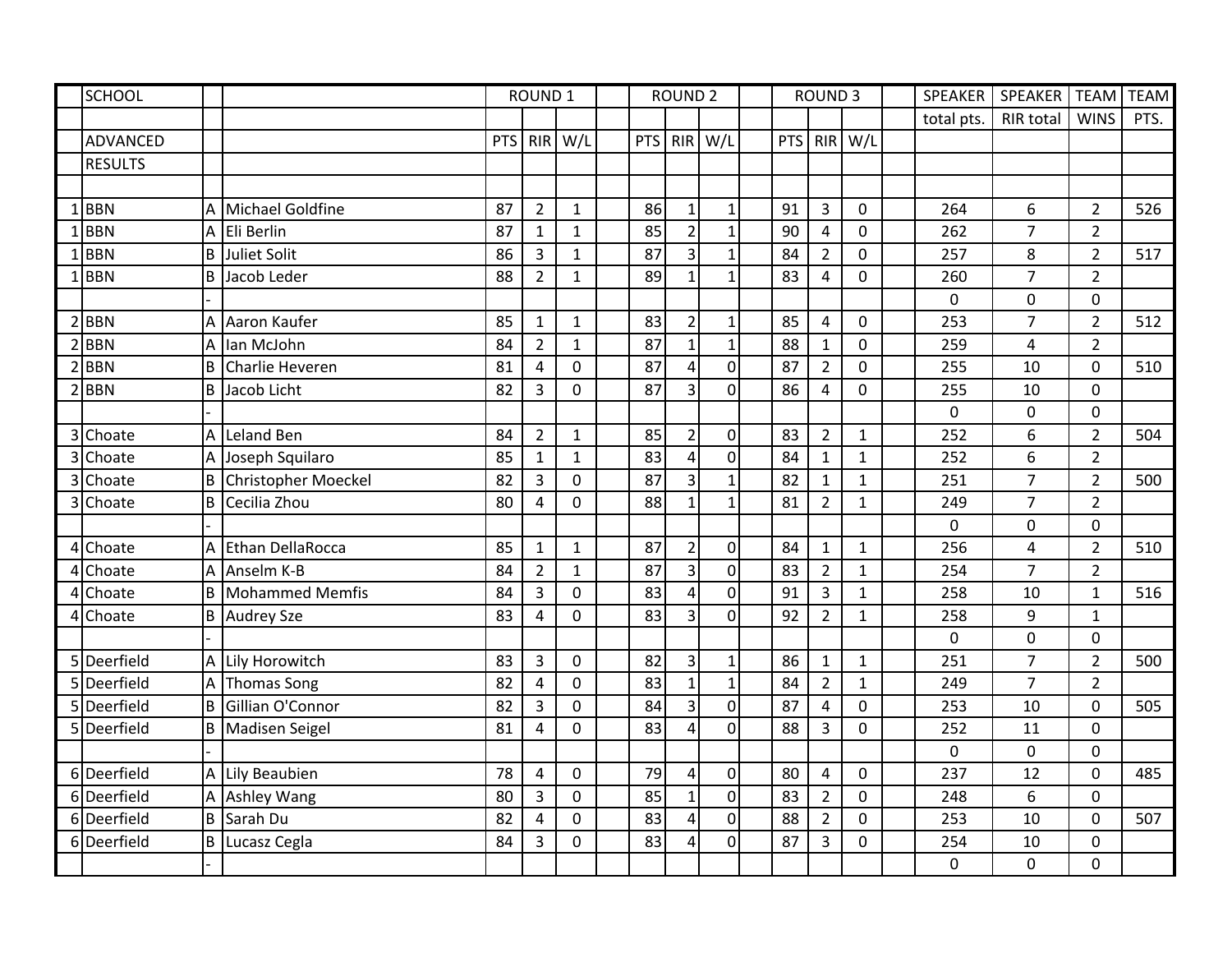| 7 Hamden Hall | A           | Jonas Lustbader                   | 86 | $\mathbf{1}$   | $\mathbf{1}$   | 82 | $\mathsf 3$             | $\mathbf 1$    | 85 | $\mathbf{1}$   | $\mathbf 0$    | 253         | 5              | $\overline{2}$ | 507 |
|---------------|-------------|-----------------------------------|----|----------------|----------------|----|-------------------------|----------------|----|----------------|----------------|-------------|----------------|----------------|-----|
| 7 Hamden Hall | A           | Connor Sandagata                  | 85 | $\overline{2}$ | $\mathbf{1}$   | 85 | $\mathbf{1}$            | $\mathbf{1}$   | 84 | 4              | $\mathbf 0$    | 254         | $\overline{7}$ | $\overline{2}$ |     |
| 7 Hamden Hall | <b>B</b>    | Phil Motter                       | 81 | 3              | 0              | 76 | 4                       | $\mathbf 0$    | 81 | $\overline{4}$ | $\mathbf 0$    | 238         | 11             | $\overline{0}$ | 478 |
| 7 Hamden Hall |             | <b>B</b> Kristof Pusztai          | 80 | $\overline{4}$ | 0              | 77 | 3                       | $\overline{0}$ | 83 | 3              | $\overline{0}$ | 240         | 10             | $\overline{0}$ |     |
|               |             |                                   |    |                |                |    |                         |                |    |                |                | $\mathbf 0$ | $\mathbf 0$    | 0              |     |
| 8 Hotchkiss   |             | A Anne Elizabeth Sidamon Eristoff | 87 | $\mathbf{1}$   | $\mathbf{1}$   | 88 | $\overline{2}$          | $\mathbf{1}$   | 87 | $\overline{2}$ | $\mathbf{1}$   | 262         | 5              | 3              | 523 |
| 8 Hotchkiss   | Α           | Sophia Wang                       | 84 | 3              | $\mathbf{1}$   | 90 | $\mathbf{1}$            | $\mathbf{1}$   | 87 | $\mathbf{1}$   | $\mathbf{1}$   | 261         | 5              | 3              |     |
| 8 Hotchkiss   | B           | Jack Chrysler                     | 84 | $\overline{2}$ | $\mathbf{1}$   | 84 | 3                       | $\mathbf{1}$   | 91 | $\overline{2}$ | $\mathbf{1}$   | 259         | $\overline{7}$ | 3              | 522 |
| 8 Hotchkiss   | B           | Angela Xiao                       | 85 | $\mathbf{1}$   | $\mathbf{1}$   | 86 | $\mathbf{1}$            | $\mathbf{1}$   | 92 | $\mathbf{1}$   | $\mathbf{1}$   | 263         | 3              | 3              |     |
|               |             |                                   |    |                |                |    |                         |                |    |                |                | $\mathbf 0$ | $\mathbf 0$    | $\mathbf 0$    |     |
| 9 Hotchkiss   | A           | Milo Goodell                      | 88 | $\mathbf{1}$   | $\mathbf{1}$   | 87 | $\overline{\mathbf{4}}$ | $\mathbf{0}$   | 86 | $\overline{2}$ | $\mathbf 0$    | 261         | $\overline{7}$ | $\mathbf{1}$   | 521 |
| 9 Hotchkiss   | A           | Locke Curtis                      | 87 | $\overline{2}$ | $\mathbf{1}$   | 88 | 3                       | $\mathbf 0$    | 85 | $\overline{4}$ | $\mathbf 0$    | 260         | 9              | 1              |     |
| 9 Hotchkiss   | $\mathsf B$ | <b>Will Cassou</b>                | 85 | $\overline{2}$ | $\mathbf{1}$   | 88 | $\mathbf{1}$            | $\mathbf 1$    | 87 | $\overline{2}$ | $\mathbf{1}$   | 260         | 5              | 3              | 519 |
| 9 Hotchkiss   | B           | Jack Otterson                     | 86 | $\mathbf{1}$   | $\mathbf{1}$   | 87 | 4                       | $\mathbf{1}$   | 86 | $\overline{3}$ | $\mathbf{1}$   | 259         | 8              | 3              |     |
|               |             |                                   |    |                |                |    |                         |                |    |                |                | 0           | $\mathbf 0$    | $\overline{0}$ |     |
| 10 KO         | Α           | Evan Kelmar                       | 87 | 3              | $\mathbf{1}$   | 87 | $\overline{2}$          | $\mathbf{1}$   | 83 | $\overline{a}$ | $\mathbf 0$    | 257         | 9              | $\overline{2}$ | 532 |
| $10$ KO       | A           | Mark Sheehan                      | 90 | $\mathbf{1}$   | $\mathbf{1}$   | 89 | $\mathbf{1}$            | $\mathbf 1$    | 96 | $\overline{2}$ | $\mathbf 0$    | 275         | 4              | $\overline{2}$ |     |
| 10 KO         | B           | Joanna Williams                   | 80 | 3              | 0              | 82 | $\overline{2}$          | $\mathbf 0$    | 83 | 3              | $\mathbf 0$    | 245         | 8              | $\overline{0}$ | 487 |
| <b>10 KO</b>  | B           | Ahmad Chugtai                     | 78 | $\overline{4}$ | 0              | 82 | 4                       | $\overline{0}$ | 82 | $\overline{4}$ | 0              | 242         | 12             | $\overline{0}$ |     |
|               |             |                                   |    |                |                |    |                         |                |    |                |                | 0           | $\overline{0}$ | 0              |     |
| 11 KO         |             | A Isabella Pratt                  | 88 | 3              | $\mathbf 0$    | 81 | $\overline{4}$          | $\mathbf 0$    | 81 | $\overline{3}$ | $\mathbf 0$    | 250         | 10             | 0              | 501 |
| $11$ KO       | A           | <b>Noah Stanton</b>               | 89 | $\overline{2}$ | 0              | 82 | 3                       | $\mathbf 0$    | 80 | $\overline{4}$ | $\mathbf{0}$   | 251         | 9              | $\overline{0}$ |     |
| $11K$ O       | B           | Lauren McPherson                  | 81 | 4              | $\overline{0}$ | 85 | $\overline{2}$          | $\mathbf{1}$   | 82 | $\overline{3}$ | $\mathbf{0}$   | 248         | 9              | $\mathbf{1}$   | 497 |
| 11 KO         | B           | Ariba Memon                       | 85 | $\overline{2}$ | $\overline{0}$ | 83 | 3                       | $\mathbf{1}$   | 81 | 4              | $\mathbf 0$    | 249         | 9              | $\mathbf{1}$   |     |
|               |             |                                   |    |                |                |    |                         |                |    |                |                | 0           | $\mathbf 0$    | $\overline{0}$ |     |
| 12 Loomis     | A           | <b>Catherine Lee</b>              | 82 | $\overline{2}$ | 0              | 86 | $\overline{\mathbf{3}}$ | $\mathbf 0$    | 90 | $\mathbf{1}$   | $\mathbf{1}$   | 258         | 6              | $\mathbf{1}$   | 508 |
| 12 Loomis     | A           | <b>Allen Park</b>                 | 77 | 4              | 0              | 86 | 4                       | $\mathbf 0$    | 87 | $\overline{2}$ | $\mathbf{1}$   | 250         | 10             | $\mathbf{1}$   |     |
| 12 Loomis     | B           | Ben Ryu                           | 86 | 3              | 0              | 84 | $\overline{2}$          | $\mathbf 0$    | 83 | $\overline{4}$ | $\mathbf 0$    | 253         | 9              | $\overline{0}$ | 501 |
| 12 Loomis     | B           | Rikuo Miura                       | 85 | 4              | 0              | 80 | 4                       | $\overline{0}$ | 83 | $\overline{3}$ | $\mathbf 0$    | 248         | 11             | $\mathbf 0$    |     |
|               |             |                                   |    |                |                |    |                         |                |    |                |                | 0           | $\mathbf 0$    | $\mathbf 0$    |     |
| 13 Loomis     | Α           | <b>Gaurang Goel</b>               | 88 | $\mathbf{1}$   | $\mathbf{1}$   | 84 | $\overline{2}$          | $\mathbf{1}$   | 91 | $\mathbf{1}$   | $\mathbf{1}$   | 263         | 4              | 3              | 513 |
| 13 Loomis     | A           | Yuri Kovshov                      | 80 | 4              | $\mathbf{1}$   | 83 | $\overline{\mathbf{3}}$ | $\mathbf 1$    | 87 | $\overline{2}$ | $\mathbf{1}$   | 250         | 9              | 3              |     |
| 13 Loomis     | B           | Alex Zilkha                       | 87 | $\overline{2}$ | 0              | 87 | 3                       | $\mathbf 0$    | 84 | $\mathbf{1}$   | $\mathbf{1}$   | 258         | 6              | $\mathbf{1}$   | 513 |
| 13 Loomis     | B           | Abbie Klein                       | 87 | 4              | 0              | 85 | 4                       | $\overline{0}$ | 83 | 3              | $\mathbf{1}$   | 255         | 11             | $\mathbf{1}$   |     |
|               |             |                                   |    |                |                |    |                         |                |    |                |                | $\mathbf 0$ | $\mathbf 0$    | $\mathbf 0$    |     |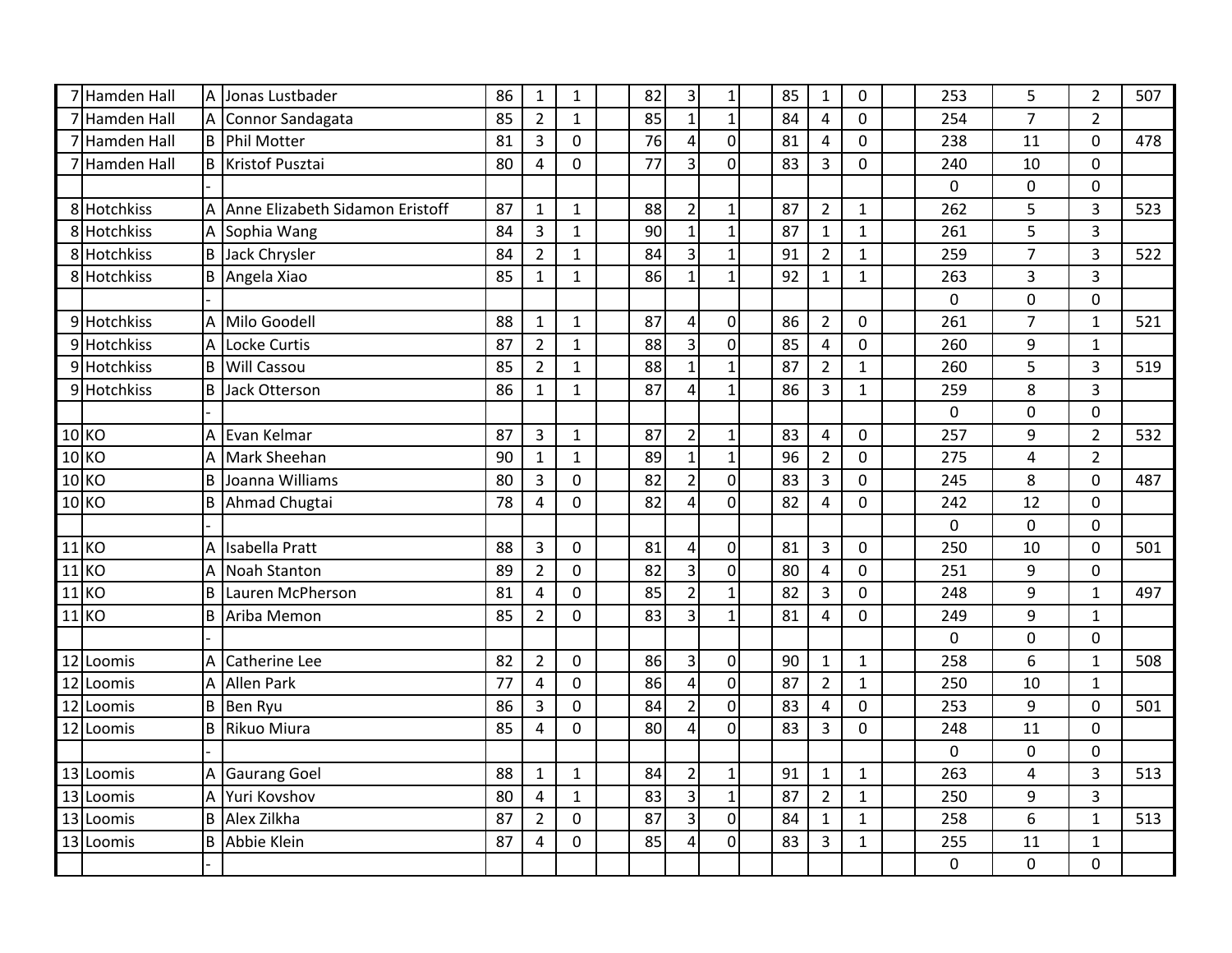| 14 Andover         | Α              | Sara Kowdley            | 93 | $\mathbf 1$    | $\mathbf{1}$   | 82 | $\overline{2}$          | $\overline{0}$   | 88 | $\mathbf{1}$   | $\mathbf{1}$ | 263 | 4              | $\overline{2}$ | 514 |
|--------------------|----------------|-------------------------|----|----------------|----------------|----|-------------------------|------------------|----|----------------|--------------|-----|----------------|----------------|-----|
| 14 Andover         | A              | <b>Arzu Singh</b>       | 89 | 3              | $\mathbf{1}$   | 77 | $\overline{3}$          | $\overline{0}$   | 85 | $\overline{2}$ | $\mathbf{1}$ | 251 | 8              | $\overline{2}$ |     |
| 14 Andover         | B              | Carra Wu                | 91 | $\mathbf{1}$   | $\mathbf{1}$   | 91 | $\mathbf{1}$            | $\mathbf{1}$     | 85 | $\overline{3}$ | $\mathbf{1}$ | 267 | 5              | 3              | 530 |
| 14 Andover         | B              | Akhil Rajan             | 88 | $\overline{4}$ | $\mathbf{1}$   | 90 | $\overline{2}$          | $\mathbf{1}$     | 85 | $\overline{2}$ | $\mathbf{1}$ | 263 | 8              | 3              |     |
|                    |                |                         |    |                |                |    |                         |                  |    |                |              | 0   | $\mathbf 0$    | $\overline{0}$ |     |
| 15 Andover         | A              | Karissa Kang            | 87 | 4              | $\mathbf 0$    | 86 | $\mathbf 1$             | $\mathbf{1}$     | 86 | $\mathbf{1}$   | $\mathbf{1}$ | 259 | 6              | $\overline{2}$ | 513 |
| 15 Andover         | A              | Luc Lampietti           | 87 | 3              | $\overline{0}$ | 82 | 3                       | $\mathbf{1}$     | 85 | $\overline{2}$ | $\mathbf{1}$ | 254 | 8              | $\overline{2}$ |     |
| 15 Andover         | $\sf B$        | Darius Lam              | 92 | $\mathbf{1}$   | $\mathbf{1}$   | 86 | 3                       | $\mathbf 0$      | 80 | 3              | $\mathbf 0$  | 258 | $\overline{7}$ | $\mathbf{1}$   | 497 |
| 15 Andover         | B              | Teymour Farman-Farmaian | 82 | 3              | $\mathbf{1}$   | 79 | 4                       | $\overline{0}$   | 78 | 4              | $\mathbf 0$  | 239 | 11             | $\mathbf{1}$   |     |
|                    |                |                         |    |                |                |    |                         |                  |    |                |              | 0   | $\mathbf 0$    | $\overline{0}$ |     |
| 16 St. Luke's      | A              | Chloe Kekedjian         | 88 | $\overline{2}$ | $\mathbf{1}$   | 84 | $\overline{2}$          | $\mathbf 1$      | 92 | $\mathbf{1}$   | $\mathbf{1}$ | 264 | 5              | 3              | 529 |
| 16 St. Luke's      |                | A Alex Levy             | 90 | $\mathbf{1}$   | $\mathbf{1}$   | 85 | $\mathbf{1}$            | $\mathbf{1}$     | 90 | $\overline{2}$ | $\mathbf{1}$ | 265 | $\overline{4}$ | 3              |     |
| 16 St. Luke's      | B              | Amelia Wykoff           | 86 | $\overline{2}$ | 0              | 88 | $\overline{2}$          | $\mathbf 1$      | 87 | $\overline{3}$ | $\mathbf{1}$ | 261 | $\overline{7}$ | $\overline{2}$ | 520 |
| 16 St. Luke's      | B              | <b>Bilal Memon</b>      | 83 | $\overline{3}$ | 0              | 90 | $\mathbf{1}$            | $\mathbf{1}$     | 86 | 3              | $\mathbf{1}$ | 259 | $\overline{7}$ | $\overline{2}$ |     |
|                    |                |                         |    |                |                |    |                         |                  |    |                |              | 0   | $\overline{0}$ | $\Omega$       |     |
| 17 St. Paul's      | A              | Avesh Jain              | 85 | $\overline{2}$ | $\mathbf{1}$   | 88 | $\mathbf 1$             | $\mathbf{1}$     | 85 | $\mathbf{1}$   | $\mathbf{1}$ | 258 | 4              | 3              | 514 |
| 17 St. Paul's      | Α              | Macrina Wang            | 86 | $\mathbf{1}$   | $\mathbf{1}$   | 87 | $\overline{2}$          | $\mathbf{1}$     | 83 | $\overline{2}$ | $\mathbf{1}$ | 256 | 5              | $\overline{3}$ |     |
| 17 St. Paul's      | B              | Joon Lee                | 90 | $\overline{2}$ | 0              | 88 | $\mathbf{1}$            | $\mathbf{1}$     | 85 | 3              | $\mathbf{1}$ | 263 | 6              | $\overline{2}$ | 524 |
| 17 St. Paul's      | B              | Jamie Denham            | 85 | $\overline{4}$ | $\overline{0}$ | 88 | $\overline{2}$          | $\mathbf{1}$     | 88 | $\mathbf{1}$   | $\mathbf{1}$ | 261 | $\overline{7}$ | $\overline{2}$ |     |
|                    |                |                         |    |                |                |    |                         |                  |    |                |              | 0   | $\mathbf 0$    | $\mathbf 0$    |     |
| 18 St. Paul's      |                | A Sophie Pesek          | 86 | 3              | 0              | 88 | $\mathbf 1$             | $\mathbf 1$      | 89 | $\mathbf{1}$   | $\mathbf 1$  | 263 | 5              | $\overline{2}$ | 514 |
| 18 St. Paul's      | A              | Marina Hostrop          | 80 | $\overline{4}$ | 0              | 87 | $\overline{2}$          | $\mathbf{1}$     | 84 | $\overline{2}$ | $\mathbf 1$  | 251 | 8              | $\overline{2}$ |     |
| 18 St. Paul's      | B              | Sun Woo Lee             | 89 | $\mathbf{1}$   | $\mathbf{1}$   | 85 | $\mathbf{1}$            | $\mathbf{1}$     | 84 | $\overline{2}$ | $\mathbf{1}$ | 258 | $\overline{4}$ | 3              | 514 |
| 18 St. Paul's      | B              | <b>Muriel Wang</b>      | 88 | $\overline{2}$ | $\mathbf{1}$   | 83 | 4                       | $\mathbf{1}$     | 85 | $\mathbf{1}$   | 1            | 256 | $\overline{7}$ | 3              |     |
|                    |                |                         |    |                |                |    |                         |                  |    |                |              | 0   | $\pmb{0}$      | $\mathbf 0$    |     |
| 19 St. Sebastian's | A              | <b>Tommy Seidl</b>      | 83 | 3              | $\mathbf 0$    | 85 | 3                       | $\mathbf 0$      | 86 | $\overline{3}$ | $\mathbf{1}$ | 254 | 9              | $\mathbf{1}$   | 506 |
| 19 St. Sebastian's | A              | Bryan O'Donnell         | 81 | $\overline{4}$ | 0              | 84 | 4                       | $\mathbf 0$      | 87 | $\mathbf{1}$   | $\mathbf{1}$ | 252 | 9              | $\mathbf{1}$   |     |
| 19 St. Sebastian's | B              | <b>Matt Barron</b>      | 78 | $\overline{4}$ | 0              | 81 | 4                       | $\mathbf{1}$     | 80 | $\overline{4}$ | $\mathbf 0$  | 239 | 12             | $\mathbf{1}$   | 490 |
| 19 St. Sebastian's | B              | Mike Rozewski           | 82 | 3              | $\overline{0}$ | 84 | $\mathbf{1}$            | $\mathbf{1}$     | 85 | $\overline{3}$ | $\mathbf{0}$ | 251 | $\overline{7}$ | $\mathbf 1$    |     |
|                    |                |                         |    |                |                |    |                         |                  |    |                |              | 0   | $\mathbf 0$    | $\mathbf 0$    |     |
| 20 St. Sebastian's | $\overline{A}$ | <b>Stevie Karol</b>     | 85 | $\overline{3}$ | 0              | 88 | $\overline{2}$          | $\boldsymbol{0}$ | 79 | $\overline{4}$ | $\mathbf 0$  | 252 | 9              | $\overline{0}$ | 494 |
| 20 St. Sebastian's | A              | Sam Gordon              | 84 | $\overline{4}$ | 0              | 78 | $\overline{\mathbf{4}}$ | $\boldsymbol{0}$ | 80 | $\overline{3}$ | $\mathbf 0$  | 242 | 11             | $\mathbf 0$    |     |
| 20 St. Sebastian's | B              | <b>Andrew Elock</b>     | 84 | 3              | 0              | 83 | $\overline{2}$          | $\mathbf 0$      | 82 | $\overline{3}$ | $\mathbf 0$  | 249 | 8              | $\overline{0}$ | 492 |
| 20 St. Sebastian's | B              | Jake O'Neil             | 82 | 4              | 0              | 80 | 4                       | $\mathbf 0$      | 81 | 4              | 0            | 243 | 12             | 0              |     |
|                    |                |                         |    |                |                |    |                         |                  |    |                |              | 0   | $\mathbf 0$    | $\overline{0}$ |     |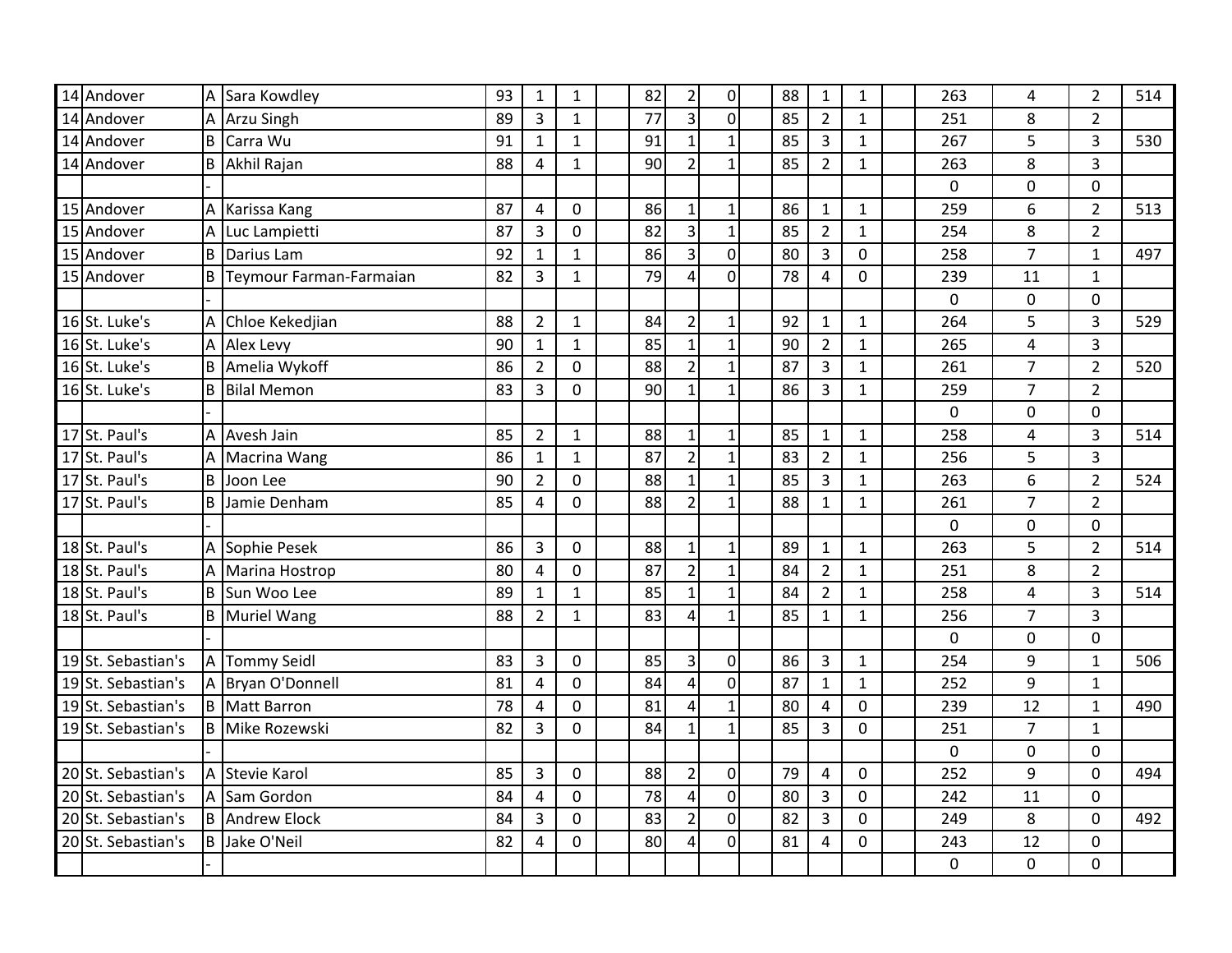| $21$ RL |          |     | A Justin Jin          | 90 | 1              |   | 88 | 2              |                | 92 |                | 0 | 270 | 4           | 2            | 539 |
|---------|----------|-----|-----------------------|----|----------------|---|----|----------------|----------------|----|----------------|---|-----|-------------|--------------|-----|
| $21$ RL |          |     | A David McElroy       | 88 | $\overline{2}$ |   | 90 |                |                | 91 | 4              | 0 | 269 | 7           | 2            |     |
| $21$ RL |          |     | B Andrew Steinberg    | 88 | 1              |   | 82 | 3              | $\Omega$       | 84 | 3              | 0 | 254 | 7           | 1            | 500 |
| $21$ RL |          | IB. | Gabriel Grajeda       | 86 | $\overline{2}$ |   | 78 | 4              | $\Omega$       | 82 | 4              | 0 | 246 | 10          | 1            |     |
|         |          |     |                       |    |                |   |    |                |                |    |                |   | 0   | $\mathbf 0$ | 0            |     |
| $22$ RL |          |     | A Siva Emani          | 88 | $\mathbf{1}$   | 0 | 87 | 4              | 0              | 90 |                |   | 265 | 6           | 1            | 527 |
| $22$ RL |          |     | A Reis White          | 85 | 4              |   | 88 | $\overline{2}$ | 01             | 89 | $\overline{2}$ |   | 262 | 8           | $\mathbf 1$  |     |
| $22$ RL |          |     | B Marc deFontnouvelle | 90 | $\overline{2}$ |   | 86 | $\overline{3}$ | $\overline{0}$ | 83 | 4              | 0 | 259 | 9           | $\mathbf 1$  | 519 |
| $22$ RL |          |     | B Marc deFontnouvelle | 90 | 1              |   | 86 | 4              | $\Omega$       | 84 | 3              | 0 | 260 | 8           | 1            |     |
|         |          |     |                       |    |                |   |    |                |                |    |                |   | 0   | 0           | 0            |     |
|         | $23$ NMH |     | A Stephanie Lee       | 84 | $\mathbf{1}$   |   | 84 |                |                | 88 | 4              |   | 256 | 6           | 3            | 512 |
|         | $23$ NMH |     | A Chloe Shaw          | 83 | $\overline{2}$ |   | 84 | 2              |                | 89 |                | 1 | 256 | 5           | 3            |     |
|         | $23$ NMH | ΙB  | Carrie Kim            | 90 | 1              |   | 83 | 4              | $\Omega$       | 76 | 4              | 0 | 249 | 9           | 1            | 506 |
|         | $23$ NMH |     | B Lydia Smith         | 89 | $\overline{2}$ |   | 85 | $\overline{3}$ | Οl             | 83 | 3              | 0 | 257 | 8           | 1            |     |
|         |          |     |                       |    |                |   |    |                |                |    |                |   | 0   | $\Omega$    | 0            |     |
|         | $24$ NMH |     | A Ellery Ketchum      | 84 | $\overline{2}$ |   | 86 | $\overline{2}$ |                | 88 |                | 1 | 258 | 5           | 3            | 520 |
|         | $24$ NMH |     | A Indigo Pellegrini   | 88 | 1              |   | 88 |                |                | 86 | 2              |   | 262 | 4           | 3            |     |
|         | 24 NMH   | B   | <b>Toby Weed</b>      | 87 | 3              |   | 86 |                |                | 80 | 4              | 0 | 253 | 8           | $\mathbf{1}$ | 502 |
|         | $24$ NMH | B   | Jessica Yang          | 83 | 4              |   | 85 | 2              |                | 81 | 3              | 0 | 249 | 9           | 1            |     |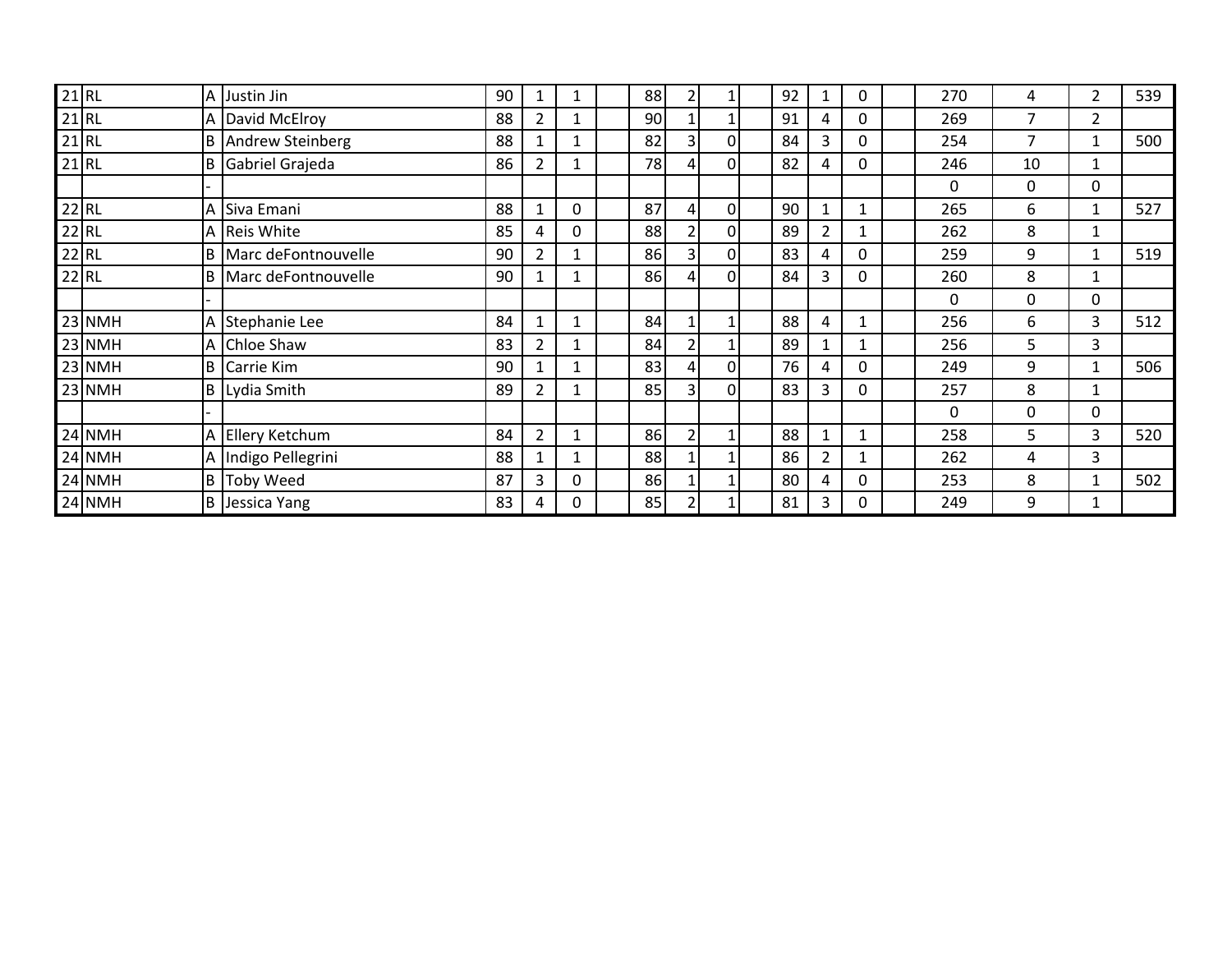|   | SCHOOL         |   |                                | <b>ROUND 1</b> |                |                |     |     |                | <b>ROUND 2</b> |            |            |                         | <b>ROUND 3</b> |     | <b>SPEAKER</b> | SPEAKER          | <b>TEAM</b>    |
|---|----------------|---|--------------------------------|----------------|----------------|----------------|-----|-----|----------------|----------------|------------|------------|-------------------------|----------------|-----|----------------|------------------|----------------|
|   |                |   |                                |                |                |                |     |     |                |                |            |            |                         |                |     | total pts.     | <b>RIR total</b> | <b>WINS</b>    |
|   | <b>NOVICE</b>  |   |                                | PTS            | <b>RIR</b>     | W/L            | OPP | PTS | RIR            | W/L            | <b>OPP</b> | <b>PTS</b> | <b>RIR</b>              | W/L            | OPP |                |                  |                |
|   | <b>RESULTS</b> |   |                                |                |                |                |     |     |                |                |            |            |                         |                |     |                |                  |                |
|   |                |   |                                |                |                |                |     |     |                |                |            |            |                         |                |     |                |                  |                |
|   | $1$ BBN        |   | A Spencer Solit                | 83             | $\overline{3}$ | $\mathbf{1}$   |     | 85  | $\overline{4}$ | $\Omega$       |            | 85         | 3                       | $\mathbf{1}$   |     | 253            | 10               | $\overline{2}$ |
|   | $1$ BBN        | А | Aurash Vatan                   | 84             | $\mathbf{1}$   | $\mathbf{1}$   |     | 87  | $\overline{2}$ | $\mathbf 0$    |            | 88         | $\mathbf{1}$            | $\mathbf{1}$   |     | 259            | 4                | $\overline{2}$ |
|   | <b>BBN</b>     | B | Elsa Tabor                     | 84             | $\mathbf{1}$   | $\mathbf{1}$   |     | 81  | $\overline{2}$ | $\overline{0}$ |            | 89         | $\mathbf{1}$            | $\mathbf 1$    |     | 254            | 4                | $\overline{2}$ |
|   | <b>BBN</b>     | B | <b>Ben Morris</b>              | 81             | $\overline{2}$ | $\mathbf{1}$   |     | 80  | $\overline{4}$ | $\overline{0}$ |            | 87         | $\overline{2}$          | 1              |     | 248            | 8                | $\overline{2}$ |
|   |                |   |                                |                |                |                |     |     |                |                |            |            |                         |                |     | 0              | $\mathbf 0$      | 0              |
| 2 | <b>BBN</b>     | А | Gautam Mitra                   | 84             | $\mathbf{1}$   | $\mathbf{1}$   |     | 83  | 3              | $\mathbf{1}$   |            | 86         | $\mathbf{1}$            | $\mathbf{1}$   |     | 253            | 5                | 3              |
|   | <b>BBN</b>     | A | Trevor Khanna                  | 81             | $\overline{3}$ | $\mathbf{1}$   |     | 86  | $\mathbf{1}$   | $\mathbf{1}$   |            | 84         | $\overline{2}$          | $\mathbf{1}$   |     | 251            | 6                | 3              |
|   | $2$ <b>BBN</b> |   | <b>B</b> Sophie Collins-Arroyo | 84             | $\overline{3}$ | $\mathbf 0$    |     | 85  | $\mathbf 1$    | $\mathbf{1}$   |            | 82         | $\overline{2}$          | 0              |     | 251            | 6                | $\mathbf{1}$   |
|   | $2$ <b>BBN</b> |   | <b>B</b> Maggie Swanson        | 85             | $\overline{2}$ | $\mathbf 0$    |     | 82  | 3              | $\mathbf{1}$   |            | 80         | 4                       | $\mathbf 0$    |     | 247            | 9                | $\mathbf{1}$   |
|   |                |   |                                |                |                |                |     |     |                |                |            |            |                         |                |     | 0              | $\mathbf 0$      | $\Omega$       |
| 3 | Choate         | А | Batteseren Tumendemberel       | 84             | $\overline{4}$ | $\mathbf 0$    |     | 81  | $\overline{4}$ | $\mathbf 0$    |            | 88         | $\overline{2}$          | $\mathbf{1}$   |     | 253            | 10               | $\mathbf{1}$   |
| 3 | Choate         | А | Alan Luo                       | 86             | $\overline{2}$ | $\overline{0}$ |     | 81  | 3              | $\overline{0}$ |            | 89         | $\mathbf{1}$            | $\mathbf{1}$   |     | 256            | 6                | $\mathbf{1}$   |
| 3 | Choate         |   | <b>B</b> Armand Erpf           | 87             | $\mathbf{1}$   | $\mathbf{1}$   |     | 85  | $\mathbf{1}$   | $\mathbf{1}$   |            | 87         | $\mathbf{1}$            | $\mathbf{1}$   |     | 259            | 3                | 3              |
| 3 | Choate         |   | <b>B</b> Sungwoo Park          | 84             | 3              | $\mathbf{1}$   |     | 80  | $\overline{2}$ | $\mathbf{1}$   |            | 83         | 3                       | $\mathbf{1}$   |     | 247            | 8                | 3              |
|   |                |   |                                |                |                |                |     |     |                |                |            |            |                         |                |     | 0              | $\mathbf 0$      | $\mathbf 0$    |
|   | 4 Choate       |   | A Hannah Paridis               | 85             | $\mathbf{1}$   | $\mathbf{1}$   |     | 87  | $\overline{2}$ | $\mathbf{1}$   |            | 89         | $\mathbf{1}$            | $\mathbf{1}$   |     | 261            | 4                | 3              |
| 4 | Choate         |   | A Peiyi Li                     | 83             | $\overline{2}$ | $\mathbf{1}$   |     | 89  | $\mathbf{1}$   | $\mathbf{1}$   |            | 89         | $\overline{2}$          | $\mathbf{1}$   |     | 261            | 5                | 3              |
| 4 | Choate         | В | Kailey Marottolo               | 81             | 4              | $\mathbf 0$    |     | 84  | 3              | $\overline{0}$ |            | 78         | $\overline{4}$          | $\overline{0}$ |     | 243            | 11               | $\mathbf 0$    |
| 4 | Choate         | В | Michelle Zhuang                | 83             | $\overline{2}$ | $\mathbf 0$    |     | 83  | 4              | $\overline{0}$ |            | 81         | $\overline{2}$          | $\mathbf 0$    |     | 247            | 8                | 0              |
|   |                |   |                                |                |                |                |     |     |                |                |            |            |                         |                |     | 0              | $\boldsymbol{0}$ | 0              |
|   | 5 Deerfield    | А | Doris Zhang                    | 81             | 4              | $\mathbf 0$    |     | 85  | $\mathbf 1$    | $\mathbf{1}$   |            | 82         | $\mathbf{1}$            | $\mathbf{1}$   |     | 248            | 6                | $\overline{2}$ |
| 5 | Deerfield      | A | Susan Li                       | 83             | $\overline{3}$ | $\overline{0}$ |     | 84  | $\overline{2}$ | $\mathbf{1}$   |            | 80         | $\overline{\mathbf{4}}$ | $\mathbf{1}$   |     | 247            | 9                | $\overline{2}$ |
|   | 5 Deerfield    | B | Sophia Centola                 | 82             | $\overline{2}$ | $\mathbf 0$    |     | 85  | 3              | $\mathbf{1}$   |            | 82         | $\overline{2}$          | $\mathbf 1$    |     | 249            | $\overline{7}$   | $\overline{2}$ |
|   | 5 Deerfield    |   | <b>B</b> Stephanie Oyolu       | 79             | 4              | $\mathbf 0$    |     | 86  | $\overline{2}$ | $\mathbf{1}$   |            | 85         | $\mathbf 1$             | $\mathbf{1}$   |     | 250            | $\overline{7}$   | $\overline{2}$ |
|   |                |   |                                |                |                |                |     |     |                |                |            |            |                         |                |     | 0              | $\mathbf 0$      | 0              |
|   | 6Deerfield     | Α | Hannah Kim                     | 85             | $\overline{3}$ | $\mathbf{1}$   |     | 88  | $\mathbf{1}$   | $\mathbf{1}$   |            | 86         | $\mathbf{1}$            | $\mathbf{1}$   |     | 259            | 5                | $\overline{3}$ |
|   | 6Deerfield     | A | Sarah Jane O'Connor            | 87             | $\mathbf{1}$   | $\mathbf{1}$   |     | 86  | $\overline{3}$ | $\mathbf{1}$   |            | 85         | $\overline{2}$          | $\mathbf{1}$   |     | 258            | 6                | 3              |
| 6 | Deerfield      | B | Alex San Martin                | 83             | 4              | 0              |     | 81  | 4              | $\mathbf 0$    |            | 80         | 4                       | $\Omega$       |     | 244            | 12               | 0              |
|   | 6Deerfield     | B | Anna Mischenko                 | 85             | 3              | 0              |     | 83  | 3              | $\mathbf 0$    |            | 80         | 3                       | 0              |     | 248            | 9                | 0              |
|   |                |   |                                |                |                |                |     |     |                |                |            |            |                         |                |     | 0              | 0                | 0              |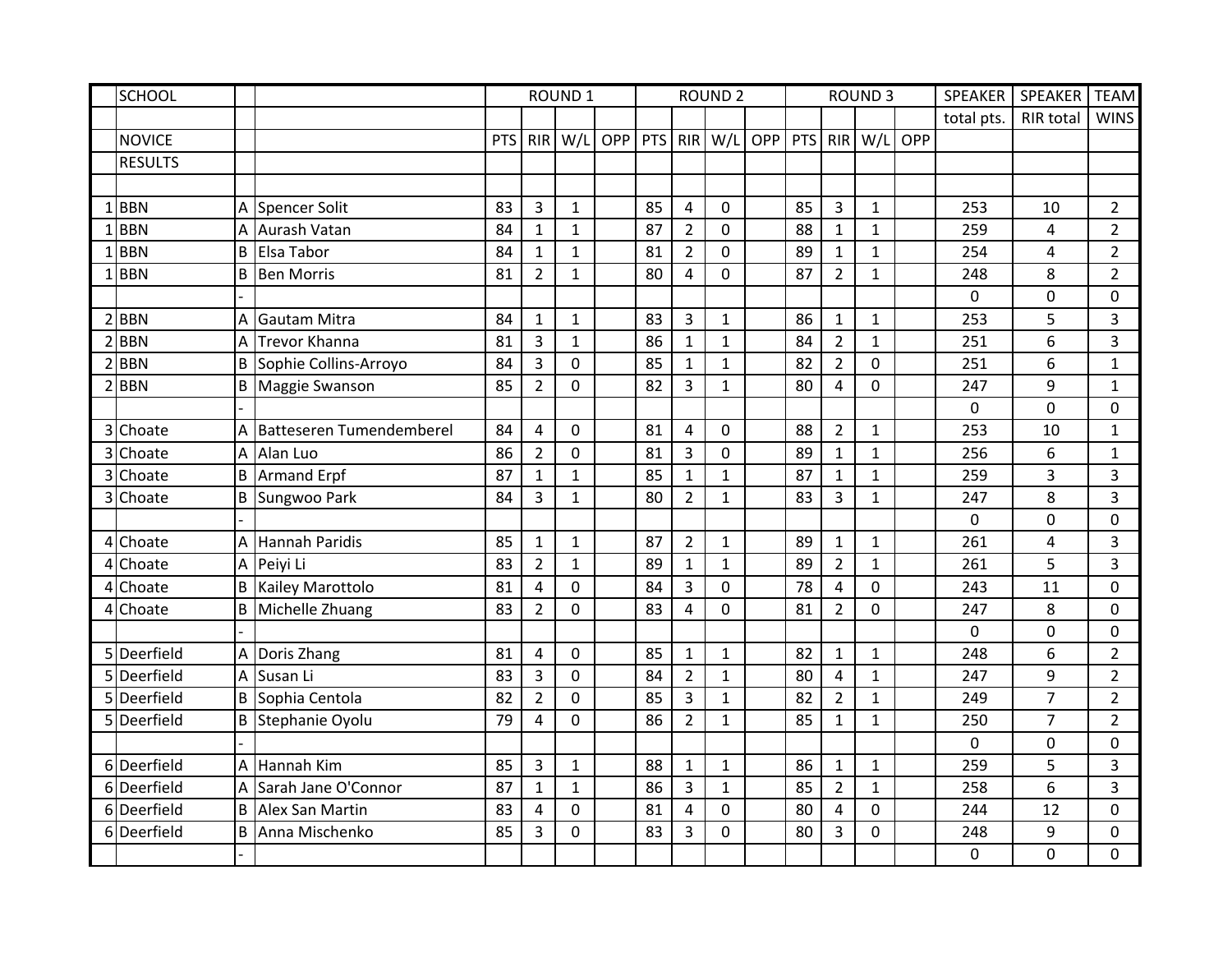| 7  | Hamden Hall   | Α       | <b>Shamoon Mallick</b>  | 83 | $\overline{2}$ | $\mathbf 0$  | 77 | $\mathbf{3}$   | $\mathbf{1}$   | 81 | 4              | 0            | 241            | 9              | 1              |
|----|---------------|---------|-------------------------|----|----------------|--------------|----|----------------|----------------|----|----------------|--------------|----------------|----------------|----------------|
|    | Hamden Hall   | А       | <b>Nick Neumeister</b>  | 81 | $\overline{4}$ | $\mathbf 0$  | 79 | $\mathbf{1}$   | $\mathbf{1}$   | 81 | 3              | 0            | 241            | 8              | $\mathbf{1}$   |
|    | Hamden Hall   |         | <b>B</b> Minty Xia      | 81 | 3              | $\mathbf{0}$ | 84 | $\overline{2}$ | $\mathbf 0$    | 79 | $\overline{3}$ | 0            | 244            | 8              | 0              |
|    | 7 Hamden Hall |         | <b>B</b> Justina Xu     | 79 | $\overline{4}$ | $\mathbf 0$  | 82 | $\overline{4}$ | $\mathbf 0$    | 76 | 4              | 0            | 237            | 12             | 0              |
|    |               |         |                         |    |                |              |    |                |                |    |                |              | 0              | 0              | 0              |
|    | 8 Hotchkiss   |         | A Helena Park           | 78 | 4              | 0            | 86 | 3              | $\mathbf{1}$   | 85 | $\overline{2}$ | $\mathbf{1}$ | 249            | 9              | $\overline{2}$ |
|    | 8 Hotchkiss   | А       | Jeremy Navarro          | 84 | $\overline{3}$ | $\mathbf 0$  | 88 | $\mathbf{1}$   | $\mathbf 1$    | 87 | $\mathbf{1}$   | $\mathbf{1}$ | 259            | 5              | $\overline{2}$ |
|    | 8 Hotchkiss   | B       | Annabelle Burns         | 83 | $\mathbf{1}$   | $\mathbf{1}$ | 83 | $\overline{2}$ | $\mathbf 1$    | 86 | $\overline{2}$ | 0            | 252            | 5              | $\overline{2}$ |
|    | 8 Hotchkiss   | B       | Jack Cohen              | 83 | $\overline{2}$ | $\mathbf{1}$ | 83 | $\mathbf{1}$   | $\mathbf 1$    | 83 | 4              | 0            | 249            | $\overline{7}$ | $\overline{2}$ |
|    |               |         |                         |    |                |              |    |                |                |    |                |              | $\mathbf 0$    | 0              | 0              |
|    | 9 Hotchkiss   | Α       | Annabelle Duval         | 82 | 3              | $\mathbf{1}$ | 85 | 3              | $\mathbf 0$    | 87 | $\overline{2}$ | $\mathbf{1}$ | 254            | 8              | $\overline{2}$ |
|    | 9 Hotchkiss   | A       | Aadi Kulkarni           | 84 | $\mathbf{1}$   | $\mathbf{1}$ | 84 | $\overline{4}$ | $\mathbf 0$    | 89 | $\mathbf{1}$   | $\mathbf{1}$ | 257            | 6              | $\overline{2}$ |
|    | 9 Hotchkiss   |         | <b>B</b> Amy Li         | 86 | $\overline{2}$ | $\mathbf{1}$ | 82 | $\overline{4}$ | $\mathbf 0$    | 81 | 4              | $\mathbf 0$  | 249            | 10             | $\mathbf{1}$   |
|    | 9 Hotchkiss   | B       | Matt Mirkovic           | 87 | $\mathbf{1}$   | $\mathbf{1}$ | 85 | 3              | $\mathbf 0$    | 84 | $\overline{2}$ | $\mathbf 0$  | 256            | 6              | $\mathbf{1}$   |
|    |               |         |                         |    |                |              |    |                |                |    |                |              | 0              | $\mathbf 0$    | $\mathbf 0$    |
|    | 10 KO         | Α       | Dan Carroll             | 84 | $\mathbf{3}$   | $\mathbf 0$  | 78 | $\mathsf 3$    | $\mathbf 0$    | 82 | $\overline{2}$ | $\mathbf{1}$ | 244            | 8              | $\mathbf{1}$   |
|    | 10 KO         | Α       | Janvi Sikand            | 82 | $\overline{4}$ | $\mathbf 0$  | 75 | 4              | $\pmb{0}$      | 81 | 3              | $\mathbf{1}$ | 238            | 11             | $\mathbf{1}$   |
|    | 10 KO         | B       | John Ezzo               | 92 | $\mathbf{1}$   | $\mathbf{1}$ | 83 | 3              | $\mathbf 0$    | 86 | 3              | 0            | 261            | $\overline{7}$ | $\mathbf{1}$   |
|    | 10K           | B       | Neil Hemnani            | 82 | $\overline{3}$ | $\mathbf{1}$ | 82 | $\overline{4}$ | $\mathbf 0$    | 84 | 4              | 0            | 248            | 11             | $\mathbf{1}$   |
|    |               |         |                         |    |                |              |    |                |                |    |                |              | 0              | $\mathbf 0$    | 0              |
|    | $11$ KO       |         | A Aparajita Kashyap     | 86 | $\overline{3}$ | $\mathbf 0$  | 85 | $\overline{2}$ | $\mathbf 0$    | 84 | 3              | $\mathbf 0$  | 255            | 8              | $\mathbf 0$    |
|    | $11$ KO       | A       | <b>Shelby Fairchild</b> | 86 | $\overline{2}$ | $\mathbf 0$  | 84 | $\overline{4}$ | $\mathbf 0$    | 84 | $\overline{2}$ | 0            | 254            | 8              | 0              |
|    | 11 KO         | $\sf B$ | <b>Benjamin Small</b>   | 88 | $\overline{2}$ | $\mathbf{1}$ | 84 | $\overline{2}$ | $\mathbf{1}$   | 88 | 3              | 0            | 260            | $\overline{7}$ | $\overline{2}$ |
|    | 11 KO         | B       | Connor O'Loughlin       | 90 | $\mathbf{1}$   | $\mathbf{1}$ | 86 | $\mathbf{1}$   | $\mathbf 1$    | 87 | 4              | 0            | 263            | 6              | $\overline{2}$ |
|    |               |         |                         |    |                |              |    |                |                |    |                |              | 0              | $\pmb{0}$      | 0              |
|    | 12 Loomis     | Α       | Annie Chang             | 79 | 4              | 0            | 84 | 4              | $\mathbf 0$    | 78 | 4              | 0            | 241            | 12             | 0              |
| 12 | Loomis        | Α       | <b>Khan Tran</b>        | 82 | 3              | $\mathbf 0$  | 85 | 3              | $\mathbf 0$    | 81 | 3              | 0            | 248            | 9              | 0              |
|    | 12 Loomis     | B       | <b>Rosie Park</b>       | 83 | $\overline{2}$ | $\mathbf 0$  | 78 | $\overline{2}$ | $\mathbf 0$    | 81 | 3              | 0            | 242            | $\overline{7}$ | 0              |
|    | 12 Loomis     | B       | Minh Nguyen             | 81 | $\overline{4}$ | $\mathbf 0$  | 76 | 4              | $\overline{0}$ | 81 | $\overline{2}$ | 0            | 238            | 10             | $\mathbf 0$    |
|    |               |         |                         |    |                |              |    |                |                |    |                |              | $\overline{0}$ | $\mathbf 0$    | $\mathbf 0$    |
|    | 14 Andover    | A       | Shyan Koul              | 78 | $\overline{2}$ | $\mathbf{0}$ | 86 | $\overline{2}$ | $\mathbf 0$    | 82 | 3              | $\mathbf{1}$ | 246            | $\overline{7}$ | $\mathbf{1}$   |
|    | 14 Andover    | A       | Serena Liu              | 76 | 4              | $\mathbf 0$  | 85 | 3              | $\pmb{0}$      | 83 | $\mathbf{1}$   | $\mathbf{1}$ | 244            | 8              | $\mathbf{1}$   |
|    | 14 Andover    | B       | Tiffany Chang           | 89 | $\mathbf{1}$   | $\mathbf{1}$ | 86 | $\overline{2}$ | 0              | 88 | 1              | $\mathbf{1}$ | 263            | 4              | $\overline{2}$ |
|    | 14 Andover    | B       | Alex Goldberg           | 87 | $\overline{2}$ | $\mathbf{1}$ | 83 | 4              | $\mathbf 0$    | 85 | $\overline{2}$ | $\mathbf{1}$ | 255            | 8              | $\overline{2}$ |
|    |               |         |                         |    |                |              |    |                |                |    |                |              | 0              | 0              | 0              |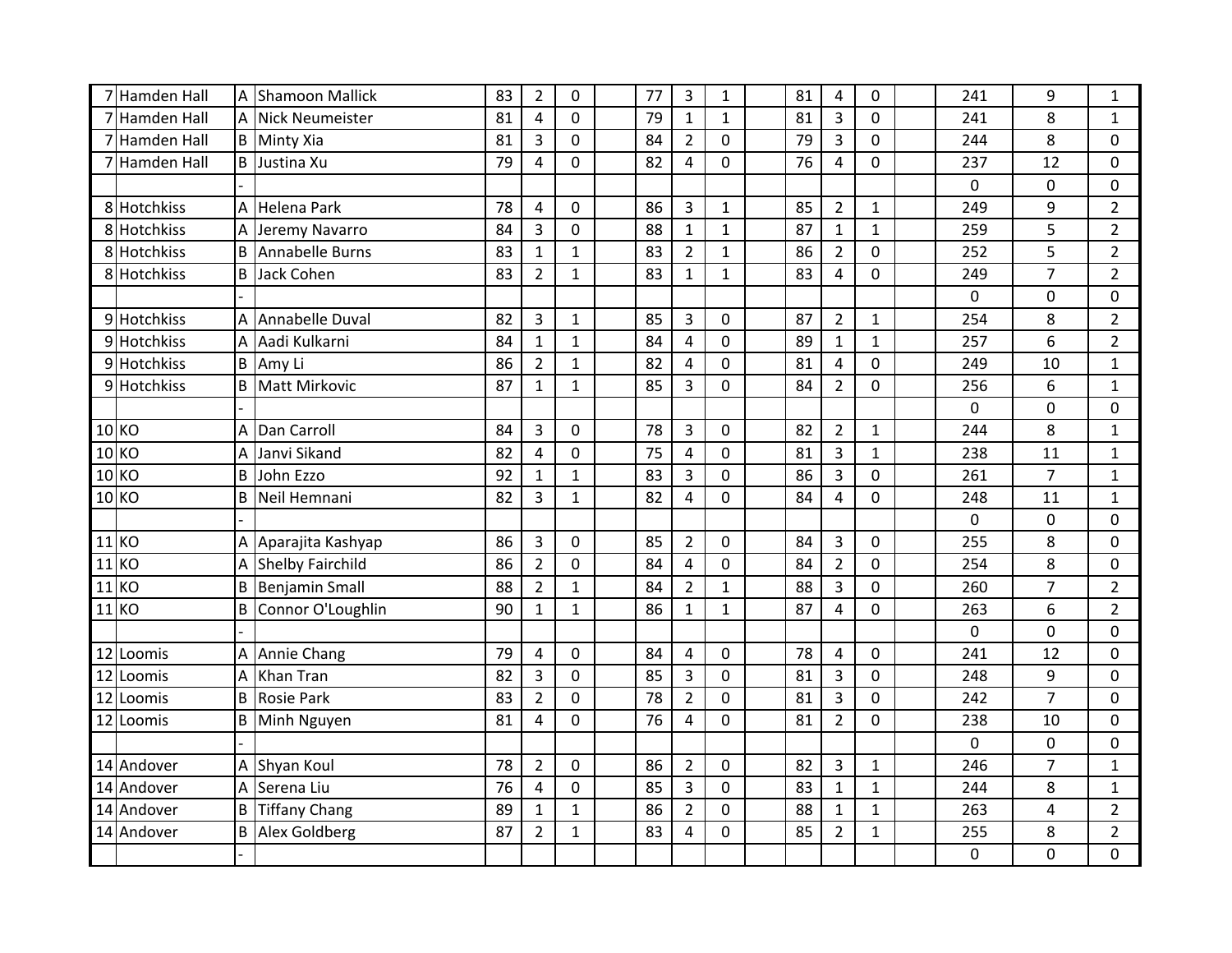| 15 Andover         | A | Anlan Du                | 85 | $\overline{2}$          | $\mathbf 0$    | 80 | $\overline{3}$ | $\mathbf{1}$     | 88 | $\mathbf{1}$   | $\mathbf{1}$ | 253 | 6                       | $\overline{2}$ |
|--------------------|---|-------------------------|----|-------------------------|----------------|----|----------------|------------------|----|----------------|--------------|-----|-------------------------|----------------|
| 15 Andover         | A | Jackie Zhang            | 80 | 4                       | $\Omega$       | 84 | $\mathbf{1}$   | $\mathbf{1}$     | 87 | $\overline{2}$ | $\mathbf{1}$ | 251 | $\overline{7}$          | $\overline{2}$ |
| 15 Andover         | B | <b>Bennett Sherr</b>    | 87 | $\mathbf{1}$            | $\mathbf{1}$   | 92 | $\overline{2}$ | $\mathbf{1}$     | 84 | $\overline{2}$ | $\mathbf{1}$ | 263 | 5                       | $\overline{3}$ |
| 15 Andover         | B | Sophie Miller           | 85 | $\overline{\mathbf{4}}$ | $\mathbf{1}$   | 93 | $\mathbf{1}$   | $\mathbf{1}$     | 86 | $\mathbf{1}$   | $\mathbf{1}$ | 264 | 6                       | 3              |
|                    |   |                         |    |                         |                |    |                |                  |    |                |              | 0   | 0                       | 0              |
| 17 St. Paul's      |   | A Harry Abram           | 84 | $\mathbf{1}$            | $\mathbf{1}$   | 83 | $\overline{3}$ | $\mathbf{1}$     | 86 | $\overline{2}$ | 0            | 253 | 6                       | $\overline{2}$ |
| 17 St. Paul's      | Α | Madeline Buffett        | 83 | $\overline{2}$          | $\mathbf{1}$   | 85 | $\mathbf{1}$   | $\mathbf{1}$     | 86 | 3              | $\mathbf 0$  | 254 | 6                       | $\overline{2}$ |
| 17 St. Paul's      | B | Joy Ma                  | 84 | $\mathbf{1}$            | $\mathbf{1}$   | 85 | $\mathbf{1}$   | $\mathbf{1}$     | 84 | 3              | 0            | 253 | 5                       | $\overline{2}$ |
| 17 St. Paul's      | B | Lauren Henderson        | 83 | $\overline{2}$          | $\mathbf{1}$   | 83 | $\overline{2}$ | $\mathbf{1}$     | 83 | 4              | 0            | 249 | 8                       | $\overline{2}$ |
|                    |   |                         |    |                         |                |    |                |                  |    |                |              | 0   | 0                       | 0              |
| 18 St. Paul's      | A | Carl Kim                | 88 | $\mathbf{1}$            | $\mathbf 1$    | 92 | $\mathbf{1}$   | $\mathbf{1}$     | 82 | $\overline{2}$ | $\mathbf{1}$ | 262 | $\overline{\mathbf{4}}$ | 3              |
| 18 St. Paul's      | Α | Alex Friedman           | 80 | 3                       | $\mathbf{1}$   | 90 | $\overline{3}$ | $\mathbf{1}$     | 84 | $\mathbf{1}$   | $\mathbf{1}$ | 254 | $\overline{7}$          | $\overline{3}$ |
| 18 St. Paul's      | B | <b>Kat Ramos</b>        | 79 | $\mathbf{1}$            | $\mathbf{1}$   | 84 | $\overline{3}$ | $\mathbf{1}$     | 79 | 4              | $\mathbf 0$  | 242 | 8                       | $\overline{2}$ |
| 18 St. Paul's      | B | Will Boffa              | 78 | 3                       | $\mathbf{1}$   | 88 | $\mathbf{1}$   | $\mathbf{1}$     | 80 | 3              | $\mathbf 0$  | 246 | 7                       | $\overline{2}$ |
|                    |   |                         |    |                         |                |    |                |                  |    |                |              | 0   | $\overline{0}$          | $\mathbf 0$    |
| 19 St. Sebastian's | A | <b>Griffin Wagner</b>   | 77 | 4                       | $\mathbf 0$    | 83 | 3              | 0                | 80 | 3              | 0            | 240 | 10                      | 0              |
| 19 St. Sebastian's | A | <b>Patrick Barron</b>   | 78 | 3                       | $\mathbf 0$    | 82 | 4              | $\boldsymbol{0}$ | 79 | 4              | 0            | 239 | 11                      | 0              |
| 19 St. Sebastian's |   | <b>B</b> Marty White    | 87 | $\mathbf{1}$            | $\mathbf{1}$   | 86 | $\mathbf{1}$   | $\mathbf{1}$     | 83 | $\mathbf{1}$   | 0            | 256 | 3                       | $\overline{2}$ |
| 19 St. Sebastian's |   | <b>B</b> Henry DeMatteo | 84 | $\overline{3}$          | $\mathbf{1}$   | 85 | $\overline{2}$ | $\mathbf{1}$     | 78 | $\overline{4}$ | 0            | 247 | 9                       | $\overline{2}$ |
|                    |   |                         |    |                         |                |    |                |                  |    |                |              | 0   | $\mathbf 0$             | 0              |
| 20 St. Sebastian's | A | <b>Stewart Smith</b>    | 77 | $\overline{4}$          | $\mathbf 0$    | 83 | $\mathbf{1}$   | $\mathbf{1}$     | 85 | $\overline{4}$ | 0            | 245 | 9                       | $\mathbf{1}$   |
| 20 St. Sebastian's | A | <b>Richard Gallo</b>    | 79 | 3                       | $\overline{0}$ | 78 | 3              | $\mathbf{1}$     | 86 | 3              | 0            | 243 | 9                       | $\mathbf{1}$   |
| 20 St. Sebastian's | B | Kevin Oh                | 80 | 3                       | $\mathbf 0$    | 87 | $\mathbf{1}$   | $\mathbf{1}$     | 89 | $\mathbf{1}$   | $\mathbf{1}$ | 256 | 5                       | $\overline{2}$ |
| 20 St. Sebastian's | B | <b>Wison MacPherson</b> | 79 | $\overline{4}$          | $\mathbf 0$    | 83 | $\overline{4}$ | $\mathbf{1}$     | 83 | 4              | $\mathbf{1}$ | 245 | 12                      | $\overline{2}$ |
|                    |   |                         |    |                         |                |    |                |                  |    |                |              | 0   | 0                       | 0              |
| $21$ RL            | A | <b>Carson Straub</b>    | 84 | $\mathbf{1}$            | $\mathbf{1}$   | 79 | $\mathbf{1}$   | $\mathbf{1}$     | 81 | 3              | $\mathbf{1}$ | 244 | 5                       | 3              |
| $21$ RL            | A | David Ma                | 82 | 4                       | $\mathbf{1}$   | 78 | $\overline{2}$ | $\mathbf{1}$     | 86 | $\mathbf{1}$   | $\mathbf{1}$ | 246 | $\overline{7}$          | 3              |
| $21$ RL            | B | <b>Andrew White</b>     | 79 | 4                       | $\mathbf 0$    | 82 | $\overline{2}$ | 0                | 85 | $\overline{2}$ | $\mathbf{1}$ | 246 | 8                       | $\mathbf{1}$   |
| $21$ RL            | B | Jake Sporn              | 85 | $\overline{2}$          | $\overline{0}$ | 80 | 4              | $\overline{0}$   | 87 | $\mathbf{1}$   | $\mathbf{1}$ | 252 | $\overline{7}$          | $\mathbf{1}$   |
|                    |   |                         |    |                         |                |    |                |                  |    |                |              | 0   | $\mathbf 0$             | $\mathbf 0$    |
| 23 NMH             | А | Eghe Ezekiel            | 78 | $\overline{2}$          | $\mathbf{1}$   | 80 | $\overline{3}$ | $\mathbf{1}$     | 83 | 4              | $\mathbf 0$  | 241 | 9                       | $\overline{2}$ |
| 23 NMH             | A | <b>Claire Fishman</b>   | 80 | $\mathbf{1}$            | $\mathbf{1}$   | 83 | $\mathbf{1}$   | $\mathbf{1}$     | 86 | $\overline{2}$ | 0            | 249 | 4                       | $\overline{2}$ |
| 23 NMH             | B | Stephanie Le            | 80 | $\overline{2}$          | $\mathbf{1}$   | 84 | $\overline{2}$ | $\mathbf 0$      | 82 | $\overline{2}$ | 0            | 246 | 6                       | $\mathbf{1}$   |
| $23$ NMH           |   | <b>B</b> Isabel Lewis   | 81 | $\mathbf{1}$            | $\mathbf{1}$   | 83 | 4              | 0                | 82 | 4              | 0            | 246 | 9                       | $\mathbf{1}$   |
|                    |   |                         |    |                         |                |    |                |                  |    |                |              | 0   | 0                       | 0              |